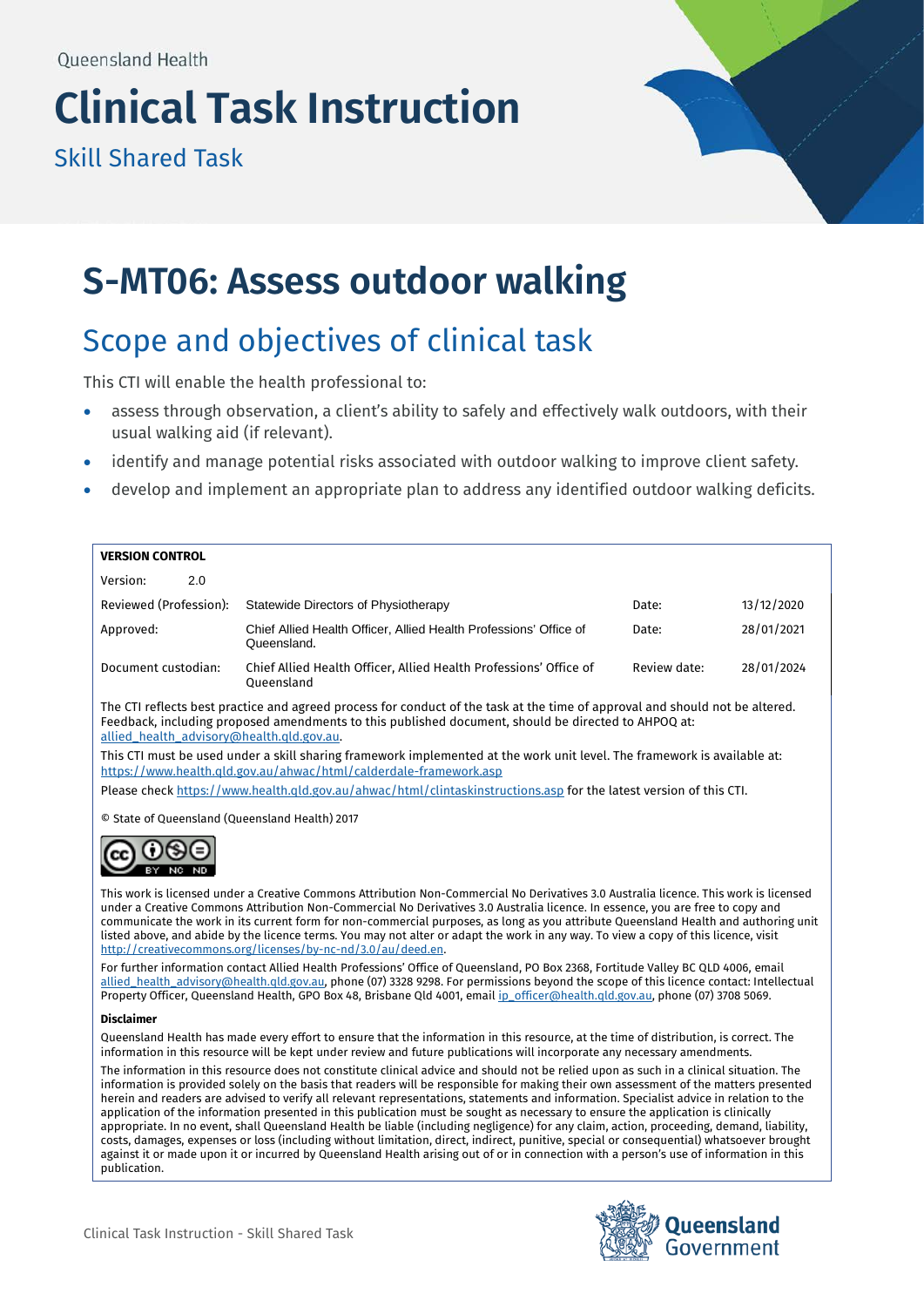Note: Outdoor in this CTI refers to locations and settings away from the client's usual residential or care setting (ward) and may include different surfaces (grass, cement, slope) and environments (shopping centres, friend's home) that are likely to increase the complexity of walking. This skill shared task is a functional assessment of the client's ability to safely walk outdoors. Standardised or more specific testing of cognition, planning and visuospatial perception are outside the scope of the CTI.

## Local implementation

- The local health service will define the parameters for the local implementation of this CTI. The health service will determine the scope of the individual health professional with regard to:
	- weight bearing status i.e. full weight bearing, weight bearing as tolerated, partial weight bearing, non-weight bearing.
	- types of walking aid/s e.g. four-wheeled walker, hopper frame, crutches, walking stick.
	- stairs.
	- environments, particularly outdoor walking/community settings.
- The local scope of the skill shared task will be approved by the health service and recorded in the CTI Performance Criteria Checklist.

## Requisite training, knowledge, skills and experience

## **Training**

- Mandatory training requirements relevant to Queensland Health/Hospital and Health Service (HHS) clinical roles are assumed knowledge for this CTI.
- If not part of mandatory requirements, complete patient manual handling techniques, including the use of walk belts, and sit to stand transfers.
- Completion of the following CTIs or equivalent professional competence:
	- S-MT05: Assess standing balance
	- S-MT01: Assess functional walking
- And if the use of mobility aids and/or stairs is within the scope of the local implementation:
	- S-MT02: Prescribe, train and review of walking aids
	- S-MT04: Assess stair walking

#### Clinical knowledge

- To deliver this clinical task, a health professional is **required** to possess the following theoretical knowledge:
	- the rationale for the assessment of outdoor walking, including the range of environments and associated risks and mitigation strategies e.g. terrain, distance, time constraints, crowds.
	- the required client capabilities to perform outdoor walking safely in their planned environments including physical, perceptual, visual, cognitive.
	- the essential elements for inclusion in an assessment of outdoor walking.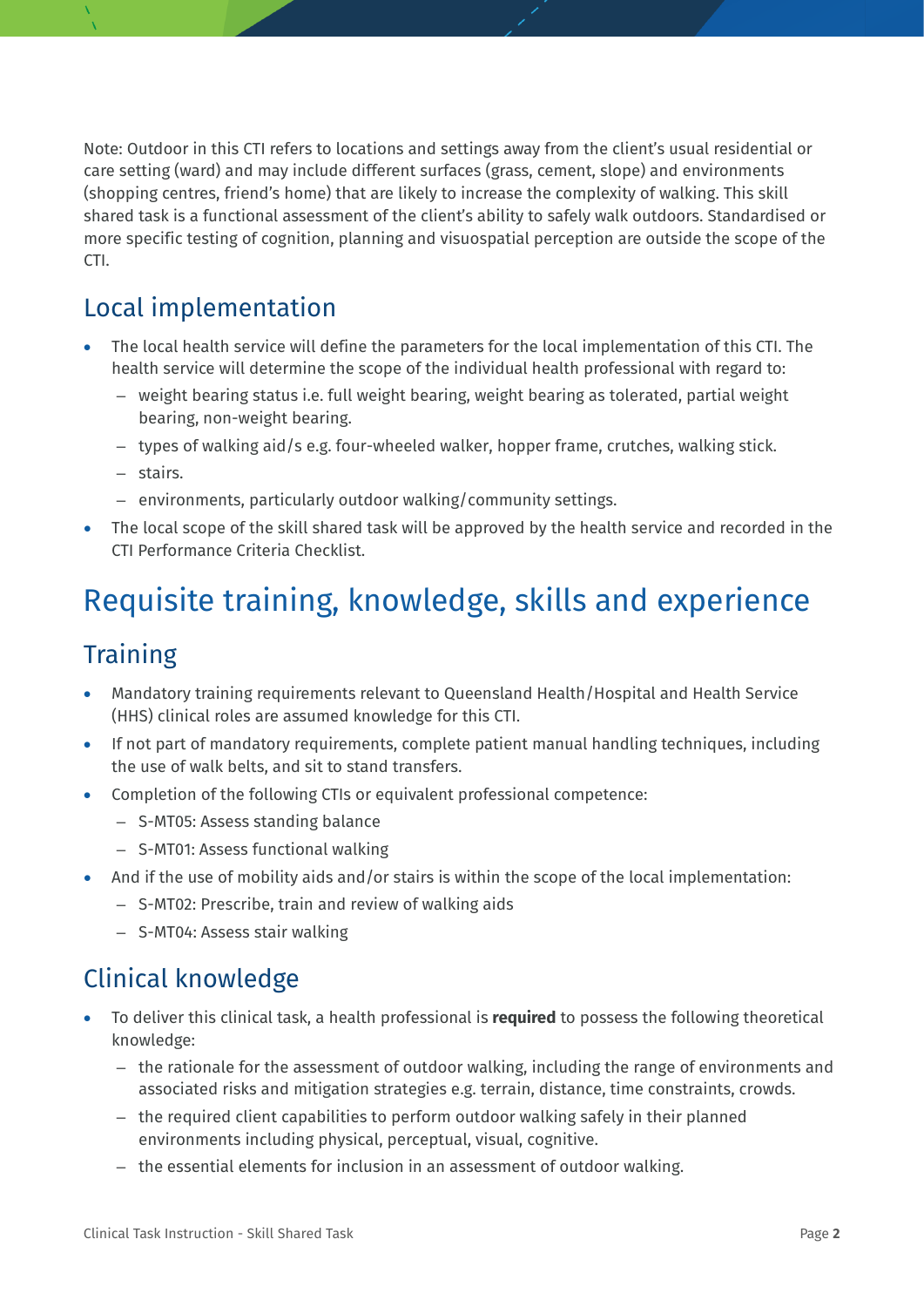- common compensatory strategies to assist outdoor walking performance including scanning, cueing and physical assistance.
- the local service procedures, protocols or processes for outdoor mobility assessment and/or client community visits/rehabilitation.

Note: knowledge about mobility history, basic elements of walking and standing balance are included in the training for CTIs S-MT01 and S-MT05.

- The knowledge requirements will be met by the following activities:
	- completing training program (as above).
	- reviewing the Learning Resource.
	- receiving instruction from the lead allied health professional in the training phase.
	- reading and discussing the following references/resources with the lead health professional at the commencement of the training phase:
		- local protocols for outdoor/community assessments including risk assessment and emergency procedures.

#### Skills or experience

- The following skills or experience are not specifically identified in the task procedure but support the safe and effective performance of the task or the efficiency of the training process and are:
	- **required** by a health professional in order to deliver this task:
		- $\circ$  competence in measurement of clinical observations relevant to mobilising/exertion where this is relevant to the healthcare setting and client group. This may include blood pressure, heart rate, pulse oximetry, pain scales or exertion scales.
		- o competence in the use of mobile oxygen units where this is relevant to the healthcare setting and client group.
	- **relevant but not mandatory** for a health professional to possess in order to deliver this task:
		- o experience working with clients in rehabilitation or community settings.

## Indications and limitations for use of a skill shared task

The skill share-trained health professional shall use their independent clinical judgement to determine the situations in which this clinical task can be delivered. The following recommended indications and limitations are provided as a guide to the use of the CTI, but the health professional is responsible for applying clinical reasoning and understanding of the potential risks and benefits of providing the task in each clinical situation.

## Indications

- The client has been assessed as safe to walk with or without an aid in their usual residential or care environment and will be resuming activities in the community. These activities may include gardening, shopping, attending to health needs or socialising.
- The client is living/planning to live in the community e.g. home, retirement village, residential care, and would benefit from walking outside.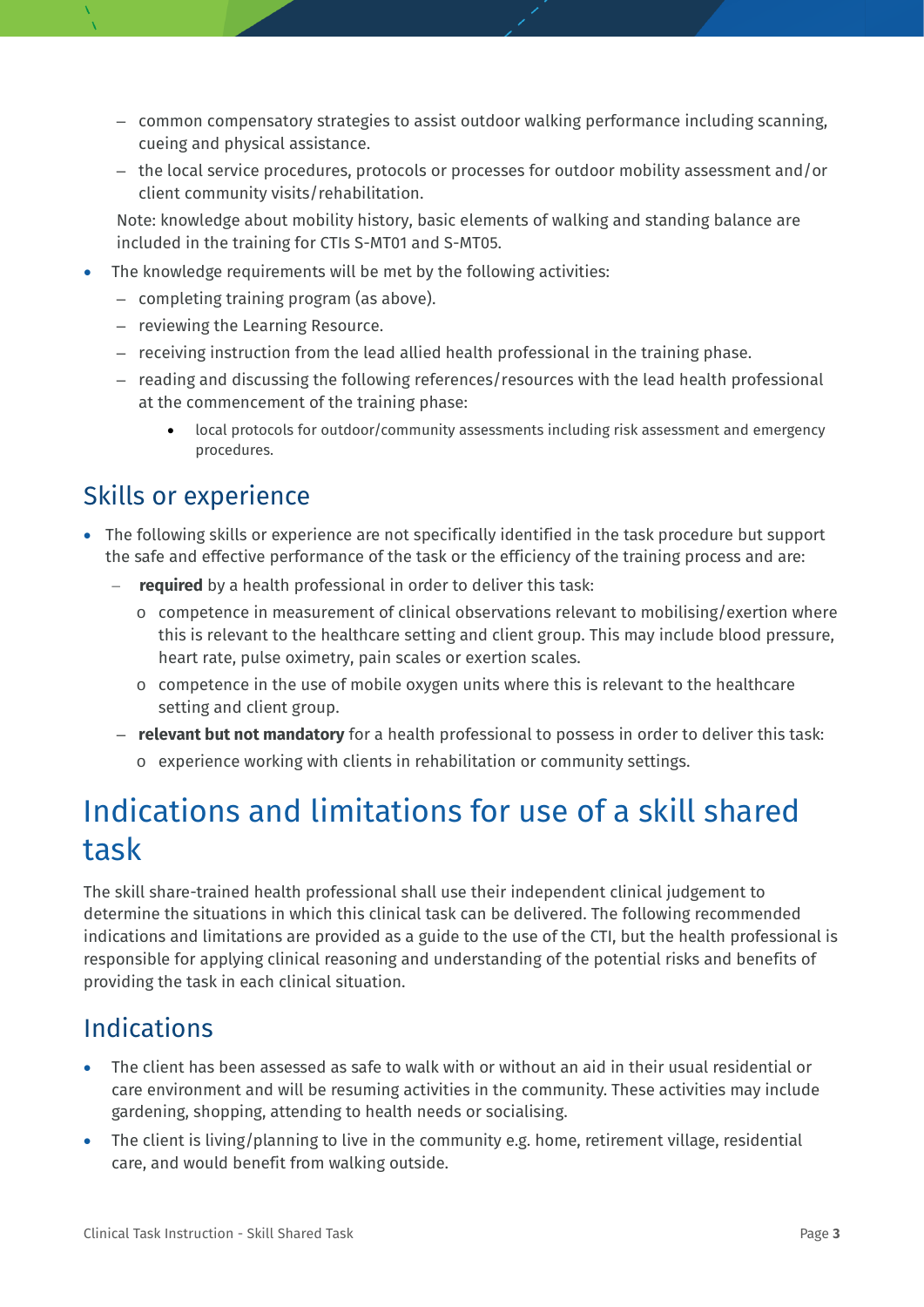• The client is medically stable and there is no medical prohibition to outdoor walking. For example, the medical record indicates that the client is safely mobilising on the ward/can be mobilised beyond the ward environment and vital signs are within expected limits, the client has met care pathway requirements such as x-ray and haemoglobin (Hb) checks and is medically cleared to mobilise outdoors or the client is living in the community and is not acutely unwell.

## **Limitations**

- Limitations listed in CTI S-MT01 and S-MT05 apply. If a walking aid is used, the limitations from CTI S-MT02 apply and if stairs are relevant, the limitations in CTI S-MT04 apply.
- The client wishes to access outdoor environments with rough terrain, stairs, or narrow doorways and usually uses a walking frame e.g. hopper frame, four-wheel walker, forearm support frame. These walking aids cannot be used on unstable floor surfaces, stairs or in narrow doorways. The client will require assessment for use of an alternative walking aid for these environments prior to undertaking an outdoor walking assessment by a health professional with expertise in prescribing the required walking aid e.g. crutches, walking stick.
- The client needs to mobilise with a weight bearing restriction, walking aid or in an environment that is not in the scope of the skill share-trained health professional. Implement the local referral pathways for assessment by a health professional with expertise in walking assessment.
- The client is reliant on carer support during walking.
- The client has significant visual or perceptual deficits, including no vision or hemianopia. At a minimum, the client must be able to see their feet and 3-4 metres in front. The client should use their usual self-management techniques e.g. scanning of the environment.
- The client has significant or fluctuating cognitive impairments. At a minimum, the client must be able to consistently and immediately follow simple, safety instructions.
- The client reports or is known to experience fluctuations in blood pressure, heart rate, oxygen saturation outside of normal range, chest pain, pain when walking or shortness of breath while at rest or on exertion. The task may progress if the client is able to self-monitor and manage symptoms e.g. rest on a chair, self-medicate with reliever medications.
- The client is on supplemental oxygen for an acute and short-term medical condition. Clients who are on long term oxygen therapy and usually require oxygen to mobilise can be assessed if there is access to a portable oxygen unit and additional monitoring requirements are within the scope of the health professional performing this task.
- The client has a history of falls outdoors/in the community or reports moderate to severe anxiety/ fear of falling when walking outdoors. Implement local processes for a fall assessment, including a clearance to mobilise outdoors, prior to undertaking the task.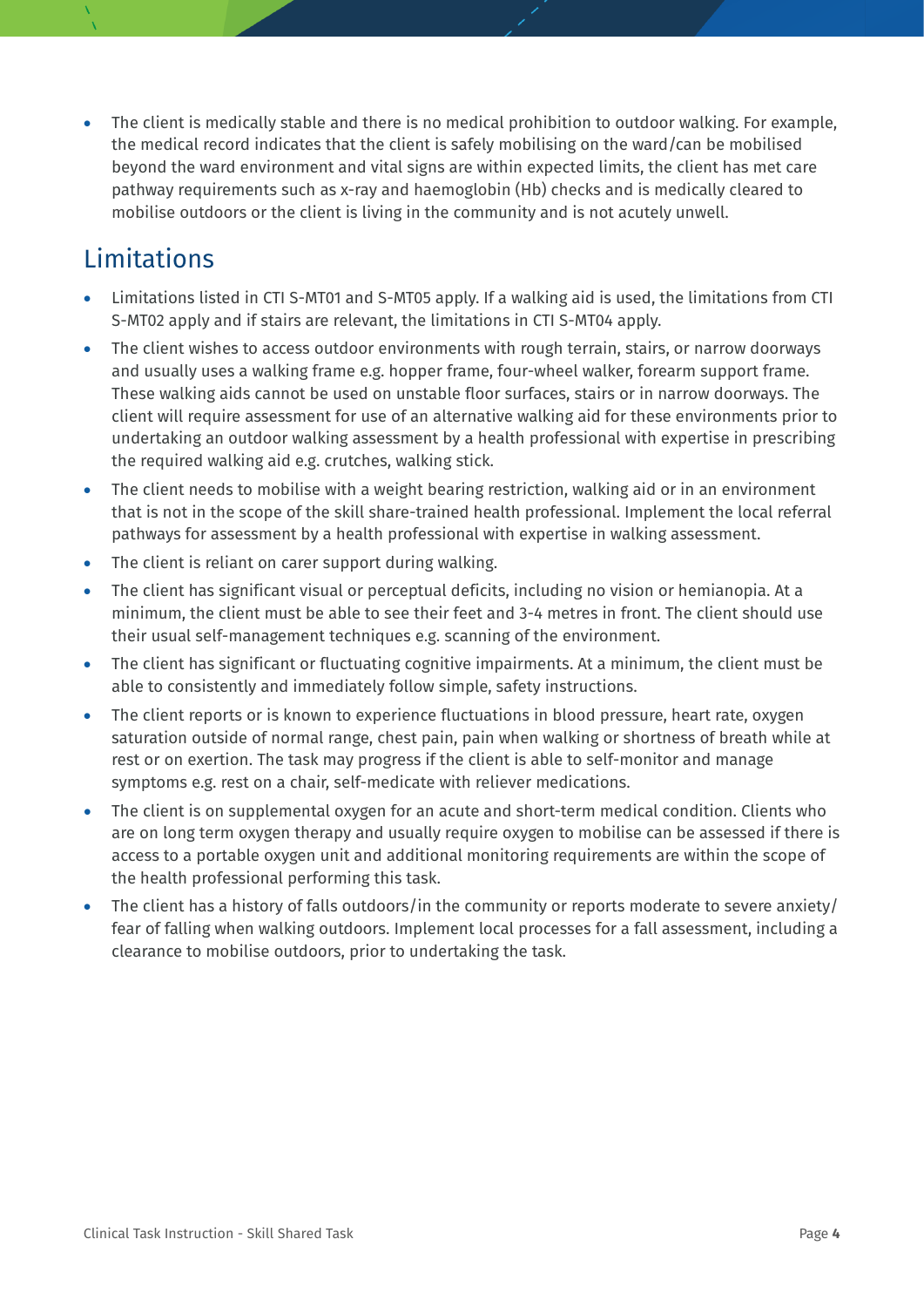## Safety and quality

## Client

- The skill share-trained health professional shall identify and monitor the following risks and precautions that are specifically relevant to this clinical task:
	- ensure the client is suitably prepared for the planned environment including clothing, footwear and weather protection. Footwear should be worn at all times during this task, i.e. enclosed, well-fitting shoes with good traction.
	- ensure the client has any required medication such as Anginine or insulin, and aids, appliances or equipment e.g. glasses, cane, hearing aid.

## Equipment, aids and appliances

- Access to communication for safety e.g. a mobile phone or personal alarm.
- The client should be assessed using their usual walking aid and any other required devices e.g. ankle foot orthoses (AFO), knee brace.

## Environment

- Follow any local procedures/processes for undertaking an outdoor walking assessment e.g. recording anticipated route/location and expected duration, risk assessment processes.
- Assess the weather conditions and include any additional precautions to ensure both staff and client safety. This may include restricting the duration or location/s of the assessment or using additional equipment e.g. sunscreen and hat, umbrella, wet weather gear or ceasing the task if the risk of harm is more than negligible. The task should be re-scheduled if extreme weather or safety warnings/alerts are in place e.g. storms, excessive heat/cold temperature predictions.
- As this task assesses the mobility of the client in an outdoor environment, hazards may include trips, slips, obstacles, traffic and other pedestrians. The health professional should position themselves to provide assistance to the client and scan the environment for lighting, contrasting colour, floor surfaces and obstacles. The health professional should observe the client and intervene where necessary to maintain safety throughout the task. This may include removing obstacles, providing verbal cueing, physical assistance/guidance or ceasing the task if the risk of injury to the health professional or client cannot be adequately managed

## Performance of clinical task

## 1. Preparation

- Prior to commencing this task, the skill share-trained health professional should note the client's walking history by reviewing previous walking assessments documented in the medical chart or by implementing CTI S-MT01: Assess functional walking.
- Ensure the client has their usual walking aid and other aids and appliances, and suitable footwear. If required, perform a safety check of relevant aids as per the manufacturer's guidelines or local service protocols/procedures.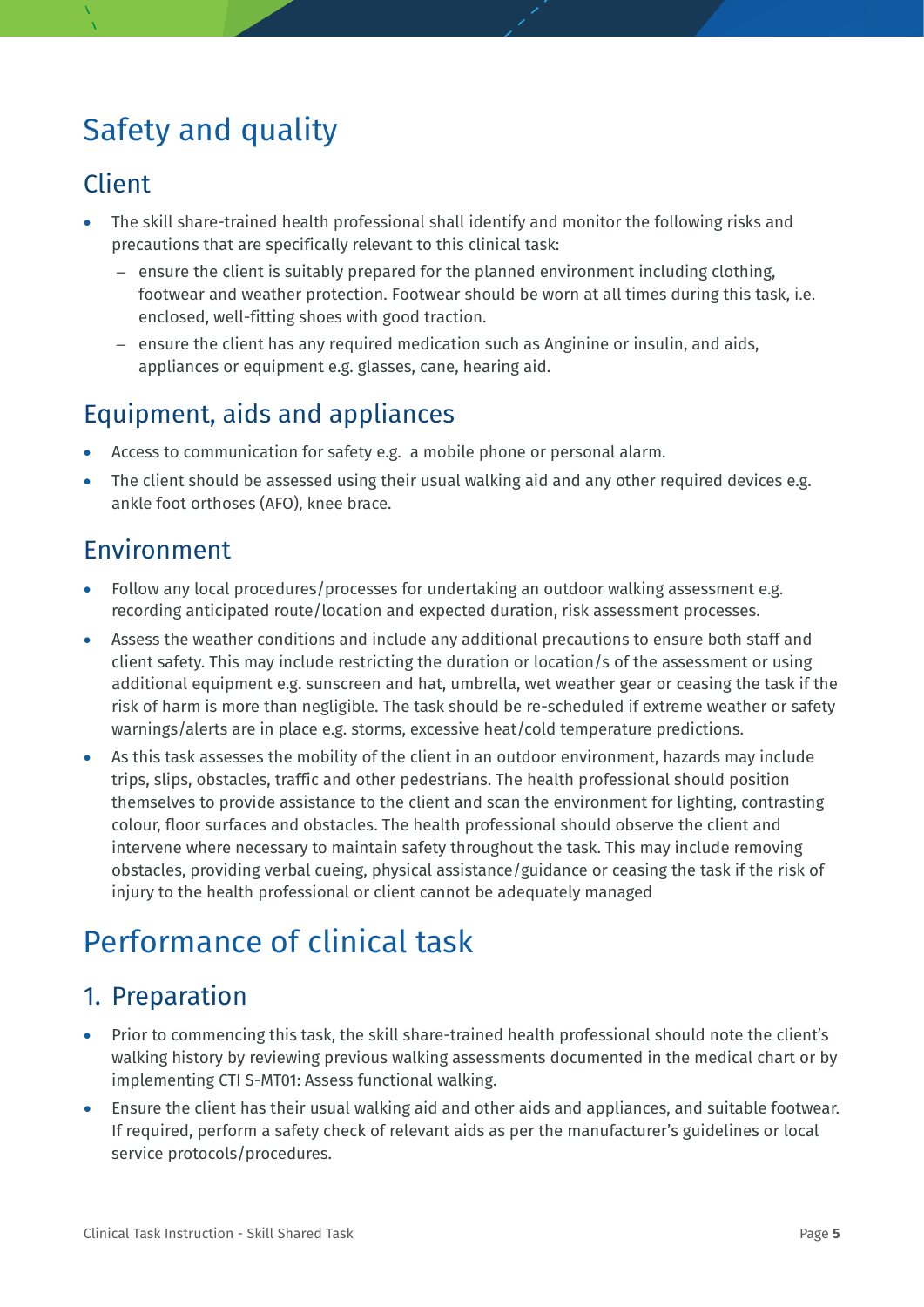• Appropriately plan the session including the location or route and check weather conditions. Inform relevant staff of the intended route and timeframes, consistent with local safety protocols.

### 2. Introduce task and seek consent

- The health professional checks three forms of client identification: full name, date of birth, **plus one** of the following: hospital unit record (UR) number, Medicare number, or address.
- The health professional introduces the task and seeks informed consent according to the Queensland Health Guide to Informed Decision-making in Health Care, 2<sup>nd</sup> edition (2017).

## 3. Positioning

- The client's position during the task should be:
	- walking in the outdoor environment.
- The health professional's position during the task should be:
	- in a position to provide assistance if required, generally to the side (affected side, if relevant) in a position that allows observation of the client and the environment.

## 4. Task procedure

- The task comprises the following steps:
	- 1. Use information collected from the medical chart, client and carer (if relevant) to determine the client's outdoor walking requirements. See Learning resource Table 1: A guide to determining a client's outdoor activities.
	- 2. Confirm with the client their current outdoor walking ability including use of walking aid and type used, restrictions (e.g. weight bearing status, oxygen requirements), assistance required and their outdoor walking goals. Determine the client's suitability to undertake an outdoor walking assessment. See Outdoor walking history in the Learning resource and the Indications and Limitations section.
	- 3. With the client, identify suitable walking environments and parameters for assessment and develop an outdoor walking plan to guide the assessment process. See Learning resource Table 2: A guide to developing an observational checklist for outdoor walking assessment and Table 3: Example template: Outdoor walking assessment plan. Note: for practical reasons steps 1-3 may occur in a planning session that is separate to the observation session (steps 4-8).
	- 4. Check the client has understood the task, including outdoor walking assessment planned route and provide the opportunity to ask questions.
	- 5. Observe the client walking with their usual walking aid (if relevant), within their usual care or home environment as per CTI S-MT01: Assess functional walking.
	- 6. Determine if the client's walking and plan are suitable to observe in the outdoor environment. If not suitable, cease the task, documenting the observed mobility deficits and/or safety concerns and consult with a health professional with expertise in the task.
	- 7. Prior to accessing the outdoor environment check:
		- i. the weather conditions.
		- ii. confirm that the client is medically stable and has completed all required pre-mobility checks.
		- iii. Inform relevant staff of the intended route and timeframes, consistent with local safety protocols.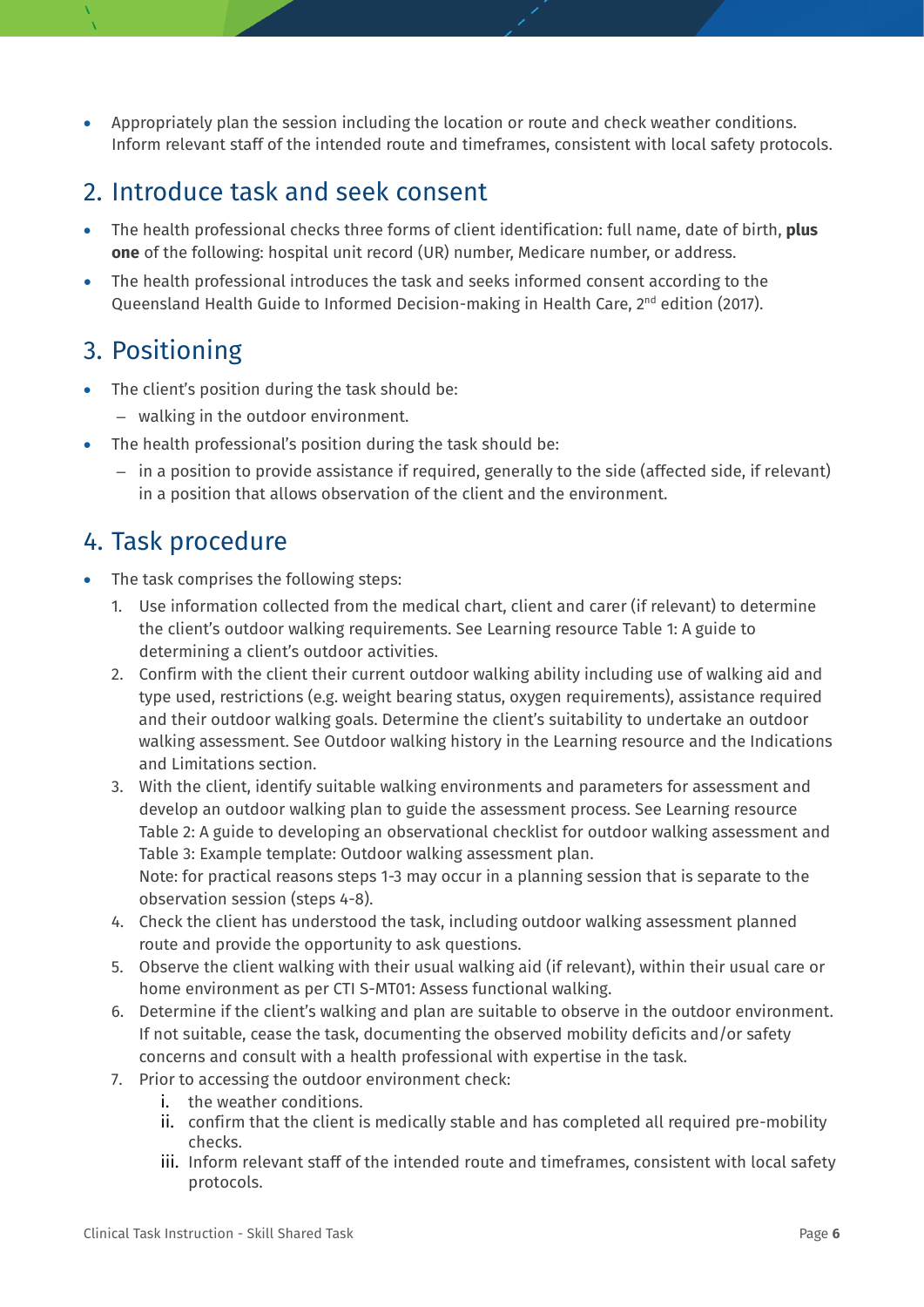- 8. Access the planned outdoor environment and observe the client's ability to walk. Note any support/assistance required for safety including physical assistance or cueing. See Guide to outdoor walking observation in the Learning resource.
- 9. Based on information collected, make a recommendation to the client and team regarding the client's ability to perform outdoor walking and/or any further management plans. See Outcomes of an outdoor walking assessment in the Learning resource.

## 5. Monitoring performance and tolerance during the task

- Common errors and compensation strategies to be monitored and corrected during task include:
	- lack of scanning or recognition of hazards within the environment e.g. walks into obstacles including tree branches, through wet/slippery areas (puddles), into other people/traffic, or off the footpath/guttering.
	- inadequate or incorrect response to identified hazards e.g. excessive and unsafe avoidance of objects posing no threat such as a rubbish bin, lamp post or foliage.
	- lack of adjustment or adaptation of walking speed and/or stepping pattern/step length/height to accommodate for environmental hazards such as trips, traffic and pedestrians, resulting in either increased number of 'stops' or risk-taking behaviour.
	- unsafe use of the usual walking aid e.g. incorrect or unsafe placement of the walking aid on the ground surface, incorrect gait pattern for walking aid when negotiating gutters/slopes.
- Monitor for adverse reactions and implement appropriate mitigation strategies as outlined in Safety and quality section above. This may include ceasing the task.

## 6. Progression

- Task progression strategies include:
	- outdoor walking assessment may need to occur over several sessions or partly in a simulated environment if this is required to meet safety and client's physical capacity requirements or to fully meet the client's goals.
	- the client may require further assessment if outdoor walking goals change (e.g. discharge planning changes) or factors impacting walking improve or decline (e.g. resolution of acute illness,, change in weight bearing status, a new fall, acute injury to the lower limbs, hospital admission, illness or surgery).

## 7. Document

- Document the outcomes of the task as part of the skill share-trained health professional's entry in the relevant clinical record, consistent with documentation standards and local procedures, commenting on the client's ability to:
	- safely walk in the outdoor environment including appropriate use of walking aid/s (if relevant), including walking pattern and assistance required (cueing, supervision, physical).
	- appropriateness of self-management strategies such as scanning, planning strategies to avoid hazards, use of rest breaks, seeking assistance.
	- response to timing constraints, multiple stimuli and multi-tasking.

Note: as the client's response may alter with different locations and/or features of the task, details should be clearly defined in the documentation e.g. observation of the client walking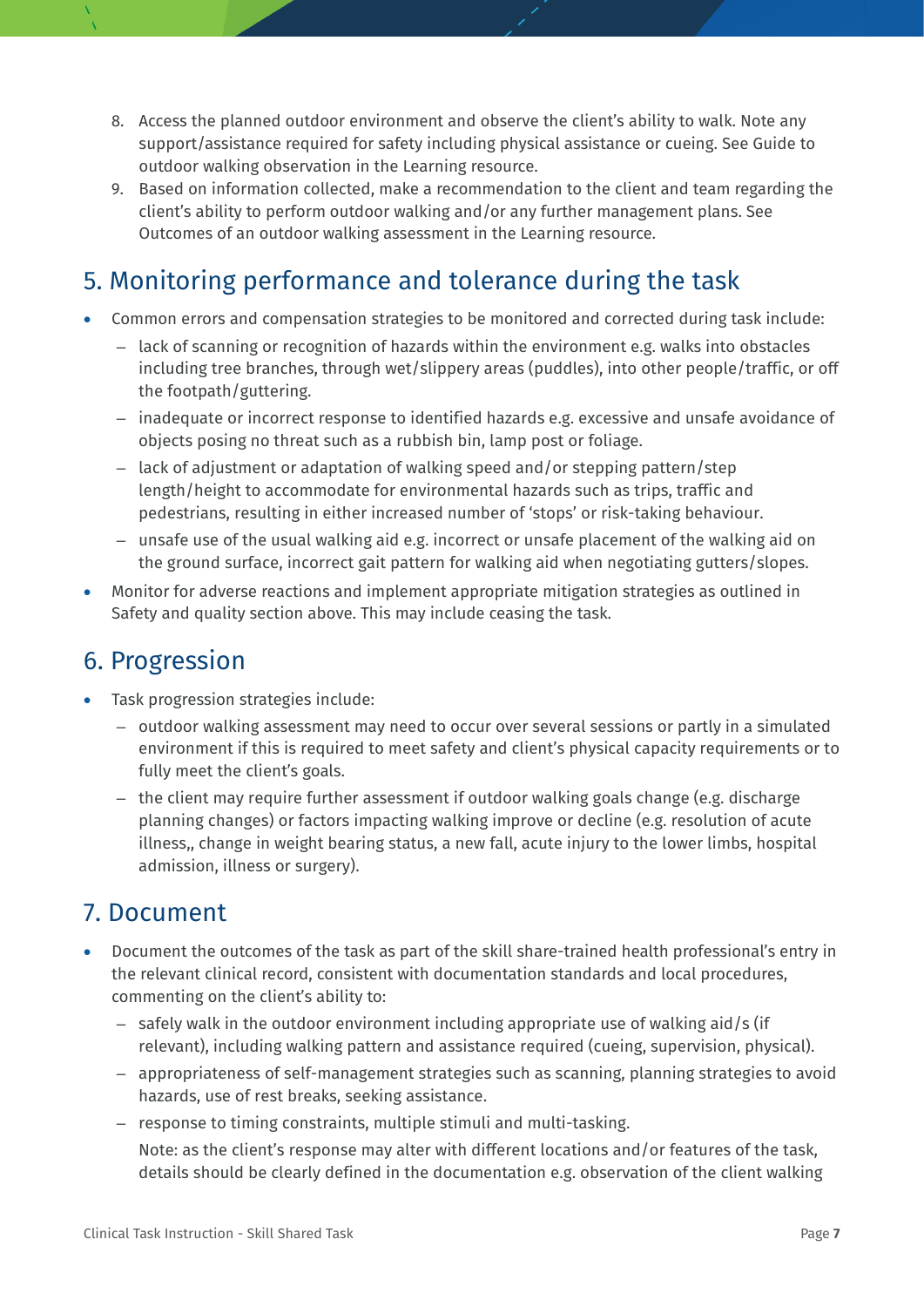on a grassed sloped area, crossing the road, or in the shopping centre. As observations may differ separate comments may be required for each location/environment.

- if the client is not independent and safe, a further assessment and management plan including assessment by a health professional with expertise in the task should be recommended and documented.
- The skill shared task should be identified in the documentation as "delivered by skill sharedtrained (insert profession) implementing CTI S-MT06: Assess outdoor walking" (or similar wording).

## **References and supporting documents**

- Corrigan R, McBurney H (2012). Community ambulation: perceptions or rehabilitation physiotherapists in rural and regional communities. Physiotherapy theory and practice: 28(1):10-17.
- Queensland Health (2017). Guide to Informed Decision-making in Health Care (2nd edition). Available at: [https://www.health.qld.gov.au/\\_\\_data/assets/pdf\\_file/0019/143074/ic-guide.pdf](https://www.health.qld.gov.au/__data/assets/pdf_file/0019/143074/ic-guide.pdf)
- Shumway-Cook, Patla A, Stewart AL, Ferrucci L, Ciol MA, Guralnik JM (2005). Assessing environmentally determined mobility disability: self-report versus observed community mobility. Journal of American Geriatrics Society: 53: 700-704.
- Sugiyama T, Thompson CW (2005). Environmental support for outdoor activities and older people's quality of life. Journal of Housing for the Elderly. 19 (3/4): 167-185. doi:10.1300/J081v19n03\_09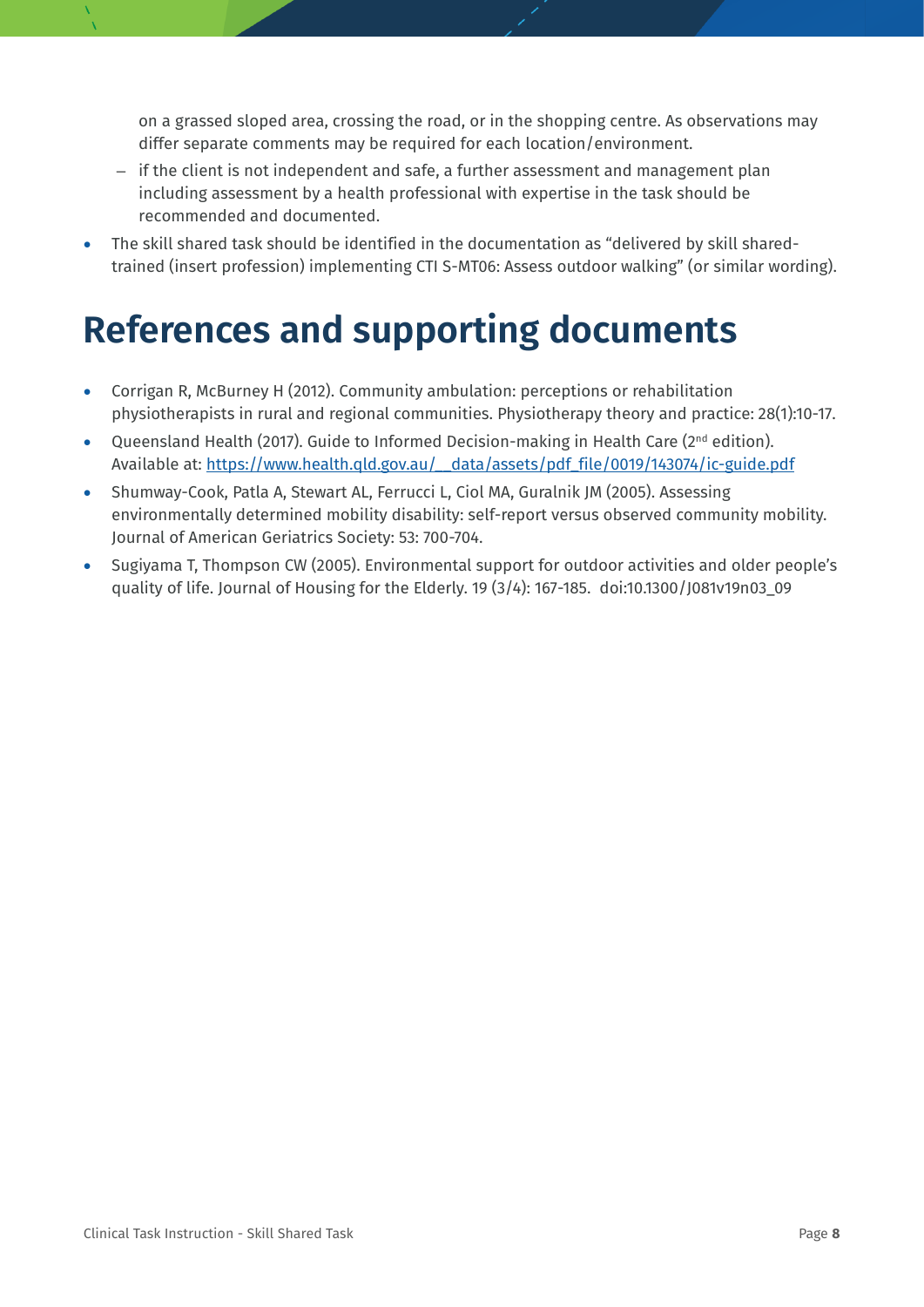## **Assessment: performance criteria checklist**

## S-MT06: Assess outdoor walking

| Name: | <b>Position:</b>                                                                                                                                                                                                  | <b>Work Unit:</b>            |                                    |                                 |
|-------|-------------------------------------------------------------------------------------------------------------------------------------------------------------------------------------------------------------------|------------------------------|------------------------------------|---------------------------------|
|       | <b>Performance Criteria</b>                                                                                                                                                                                       | <b>Knowledge</b><br>acquired | <b>Supervised</b><br>task practice | <b>Competency</b><br>assessment |
|       |                                                                                                                                                                                                                   | Date and initials<br>Lead HP | Date and initials<br>of Lead HP    | Date and initials<br>of Lead HP |
|       | Demonstrates knowledge of fundamental concepts<br>required to undertake the task through observed<br>performance and the clinical reasoning record.                                                               |                              |                                    |                                 |
|       | Identifies indications and safety considerations for task<br>and makes appropriate decision to implement task,<br>including any risk mitigation strategies, in accordance<br>with the clinical reasoning record.  |                              |                                    |                                 |
|       | Completes preparation for task including confirming the<br>client has their required walking equipment and<br>completing a safety check.                                                                          |                              |                                    |                                 |
|       | Describes task and seeks informed consent.                                                                                                                                                                        |                              |                                    |                                 |
|       | Prepares environment and positions self and client<br>appropriately to ensure safety and effectiveness of task,<br>including reflecting on risks and improvements in<br>clinical reasoning record where relevant. |                              |                                    |                                 |
|       | Delivers task effectively and safely as per CTI procedure,<br>in accordance with the learning resource.                                                                                                           |                              |                                    |                                 |
|       | a) Clearly explains and demonstrates task, checking<br>client's understanding.                                                                                                                                    |                              |                                    |                                 |
|       | b) Gains balance, walking and falls history from medical<br>record and subjectively from the client/carer.                                                                                                        |                              |                                    |                                 |
|       | c) Confirms client's capacity to participate and their<br>outdoor walking goals.                                                                                                                                  |                              |                                    |                                 |
|       | d) With the client, develops a plan to observe outdoor<br>walking including suitable environment/s and<br>parameters to undertake the task.                                                                       |                              |                                    |                                 |
|       | e) Checks the client's understanding of the task and<br>provides opportunity for questions.                                                                                                                       |                              |                                    |                                 |
| f)    | Prior to accessing the outdoor environment, checks<br>the weather, confirms the client is medically stable<br>and cleared, and completes local procedures.                                                        |                              |                                    |                                 |
|       | g) Observes the clients walking in the planned outdoor<br>environment.                                                                                                                                            |                              |                                    |                                 |
|       | h) Describes gait abnormalities and performance<br>limitations during outdoor walking.                                                                                                                            |                              |                                    |                                 |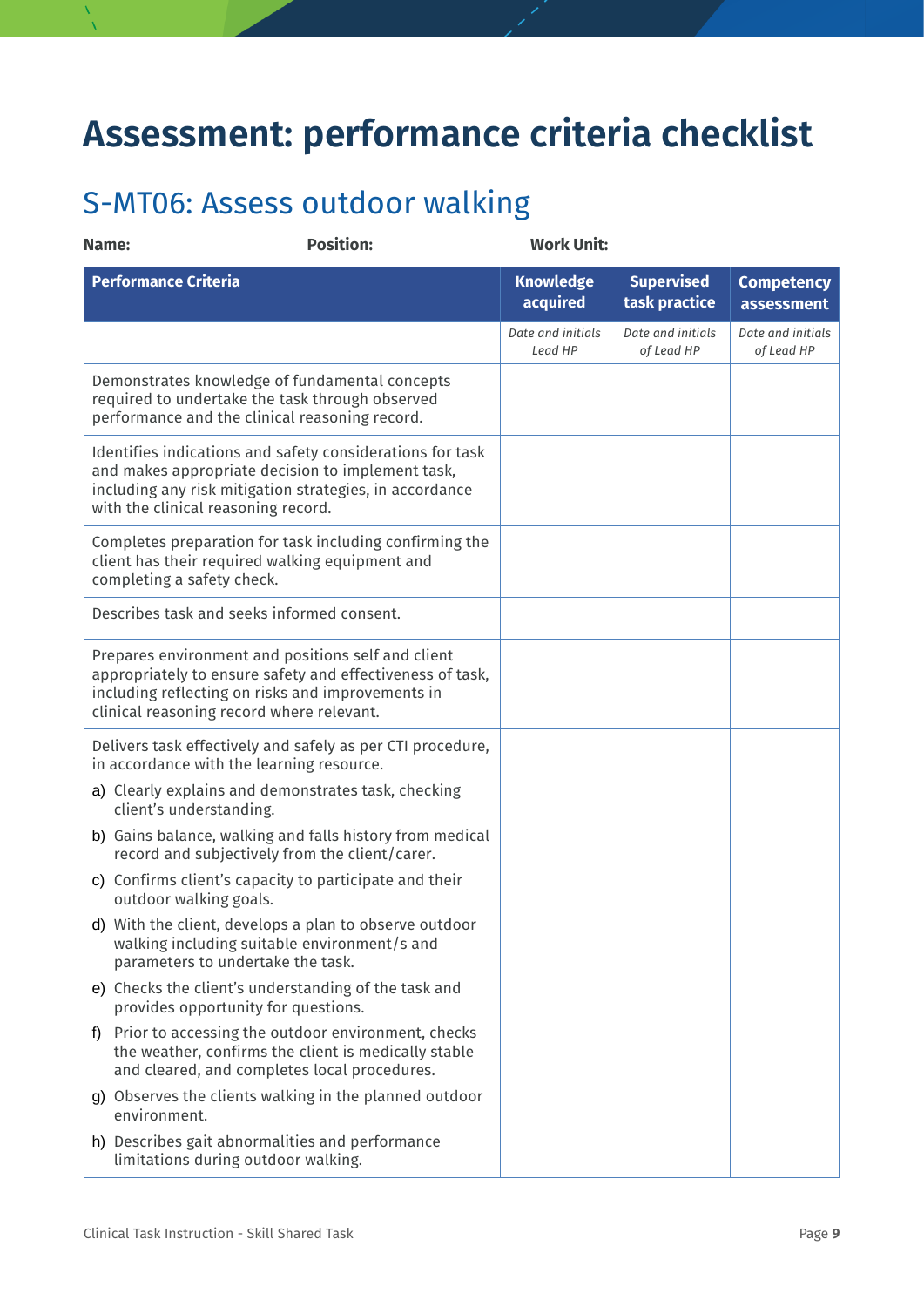| During task, maintains a safe clinical environment<br>i)<br>and manages risks appropriately.                                                                                                                    |                                                                                                                  |                         |  |  |  |  |
|-----------------------------------------------------------------------------------------------------------------------------------------------------------------------------------------------------------------|------------------------------------------------------------------------------------------------------------------|-------------------------|--|--|--|--|
| Monitors for performance errors and provides<br>appropriate correction, feedback and /or adapts task to<br>improve effectiveness, in accordance with the clinical<br>reasoning record.                          |                                                                                                                  |                         |  |  |  |  |
| professional and CTI used.                                                                                                                                                                                      | Documents in clinical notes including reference to the<br>task being delivered by the skill share-trained health |                         |  |  |  |  |
| If relevant, incorporates outcomes from task into<br>intervention plan e.g. plan for task progression,<br>interprets findings in relation to care planning, in<br>accordance with the clinical reasoning record |                                                                                                                  |                         |  |  |  |  |
| Demonstrates appropriate clinical reasoning throughout<br>task, in accordance with the learning resource.                                                                                                       |                                                                                                                  |                         |  |  |  |  |
| Notes on the service model in which the health professional will be performing this task:                                                                                                                       |                                                                                                                  |                         |  |  |  |  |
| Comments should include details regarding scope on weight bearing status, types of walking aids,<br>enviornments etc.                                                                                           |                                                                                                                  |                         |  |  |  |  |
| <b>Comments:</b>                                                                                                                                                                                                |                                                                                                                  |                         |  |  |  |  |
|                                                                                                                                                                                                                 |                                                                                                                  |                         |  |  |  |  |
| <b>Record of assessment of competence</b>                                                                                                                                                                       |                                                                                                                  |                         |  |  |  |  |
| Assessor<br>name:                                                                                                                                                                                               | Assessor<br>position:                                                                                            | Competence<br>achieved: |  |  |  |  |
| <b>Scheduled review</b>                                                                                                                                                                                         |                                                                                                                  |                         |  |  |  |  |
| Review date                                                                                                                                                                                                     |                                                                                                                  |                         |  |  |  |  |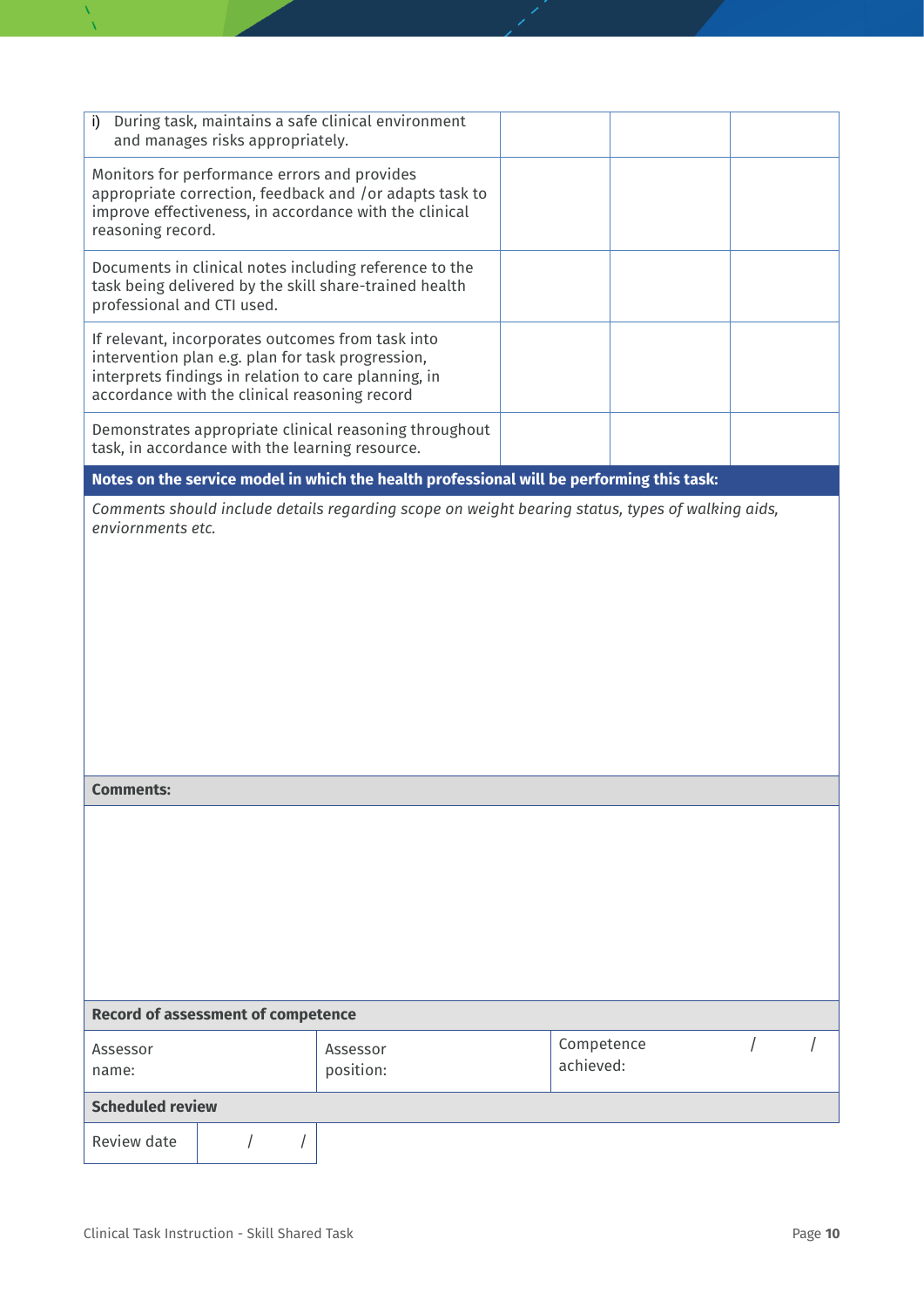## **S-MT06: Assess outdoor walking**

## Clinical reasoning record

- The clinical reasoning record can be used:
	- as a training resource, to be completed after each application of the skill shared task (or potential use of the task) in the training period and discussed in the supervision meeting.
	- after training is completed for the purposes of periodic audit of competence.
	- after training is completed in the event of an adverse or sub-optimal outcome from the delivery of the clinical task, to aid reflection and performance review by the lead practitioner.
- The clinical reasoning record should be retained with the clinician's records of training and not be included in the client's clinical documentation.

Date skill shared task delivered:

#### 1. Setting and context

• insert concise point/s outlining the setting and situation in which the task was performed, and their impact on the task

## 2. Client

#### **Presenting condition and history relevant to task**

insert concise point/s on the client's presentation in relation to the task e.g. presenting condition, relevant past history, relevant assessment findings

#### **General care plan**

insert concise point/s on the client's general and profession-specific/allied health care plan e.g. acute inpatient, discharge planned in 2/7

#### **Functional considerations**

insert concise point/s of relevance to the task e.g. current functional status, functional needs in home environment or functional goals. If not relevant to task - omit.

#### **Environmental considerations**

• insert concise point/s of relevance to the task e.g. environment set-up/preparation for task, equipment available at home and home environment. If not relevant to task - omit.

#### **Social considerations**

insert concise point/s of relevance to the task e.g. carer considerations, other supports, client's role within family, transport or financial issues impacting care plan. If not relevant to task - omit.

#### **Other considerations**

• insert concise point/s of relevance to the task not previously covered. If none - omit.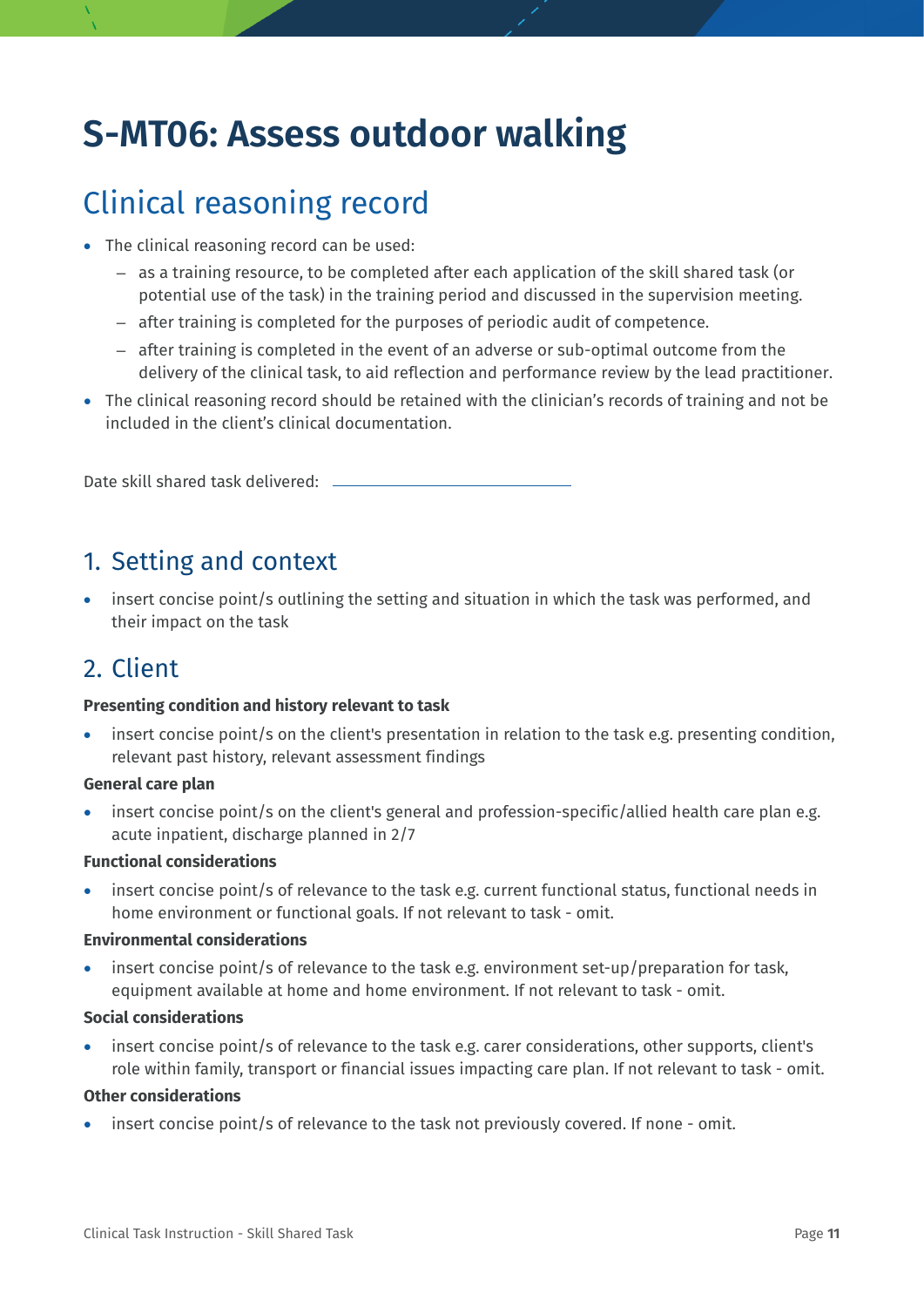## 3. Task indications and precautions considered

#### **Indications and precautions considered**

• insert concise point/s on the indications present for the task, and any risks or precautions, and the decision taken to implement/not implement the task including risk management strategies.

### 4. Outcomes of task

• insert concise point/s on the outcomes of the task including difficulties encountered, unanticipated responses

#### 5. Plan

• insert concise point/s on the plan for further use of the task with this client including progression plan (if relevant)

## 6. Overall reflection

• insert concise point/s on learnings from the use of the task including indications for further learning or discussion with the lead practitioner

| Skill share-trained health professional      | Lead health professional (trainer)                                |
|----------------------------------------------|-------------------------------------------------------------------|
| Name:                                        | Name:                                                             |
| Position:                                    | Position:                                                         |
| Date this case was discussed in supervision: |                                                                   |
| <b>Outcome of supervision discussion:</b>    | e.g. further training, progress to final<br>competency assessment |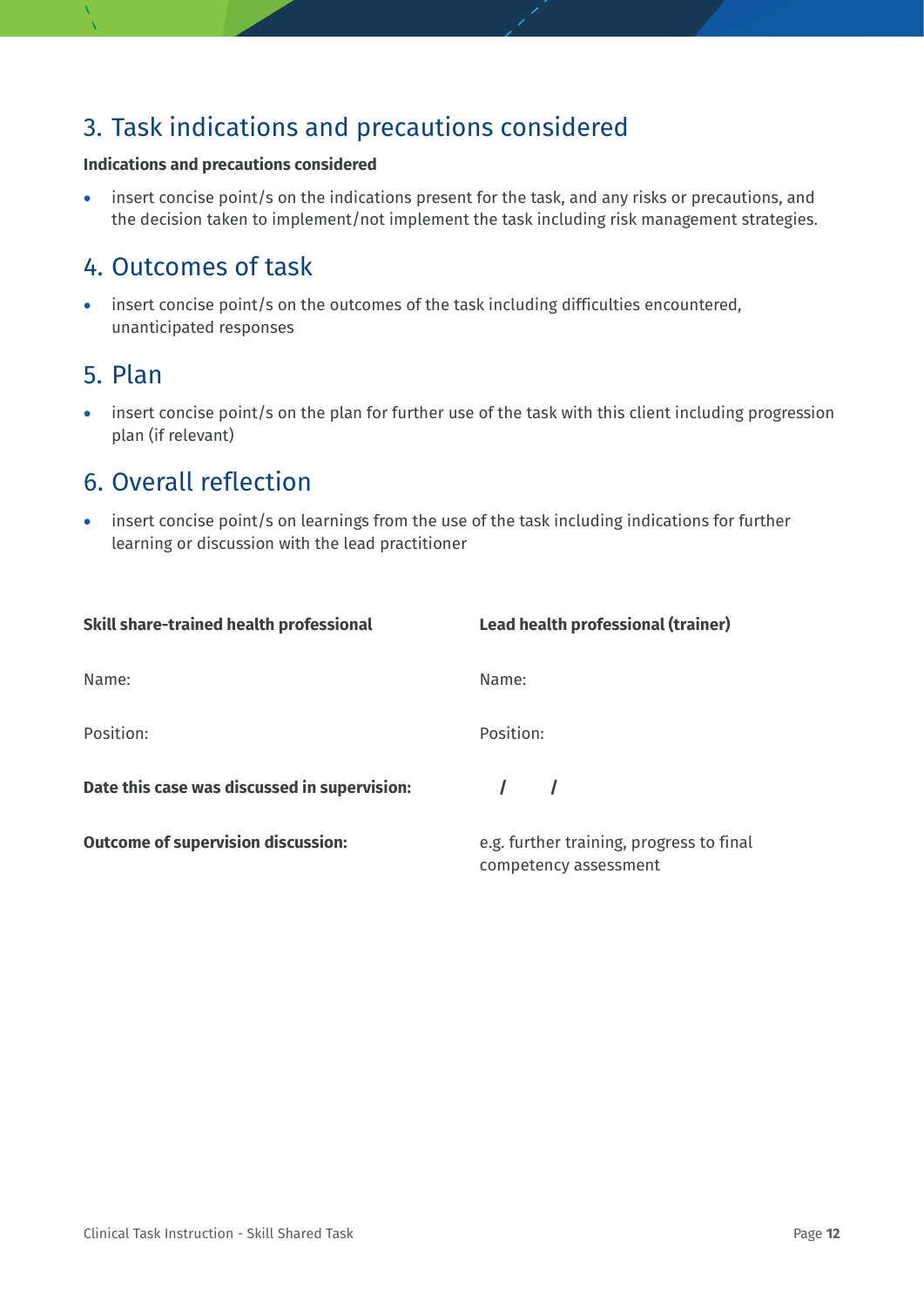## **Assess outdoor walking: Learning resource**

Accessing outdoor environments provides clients with the opportunity to be active, engage in the community, and meet social needs (friends, shopping) (Sugiyama & Thompson, 2005). The health professional shall assess the client's ability to safely:

- walk at the speed and distance required for the environment
- negotiate different terrains and in varying ambient conditions (light level, weather)
- scan and monitor the environment, including managing attentional demands
- use appropriate supports including walking aid if required and
- respond to static and dynamic objects/people in the environment (Corrigan & McBurney, 2012; Shumway-Cook, Patia, et al, 2005).

## Required reading

- Corrigan R, McBurney H (2012). Community ambulation: perceptions of rehabilitation physiotherapists in rural and regional communities. Physiotherapy theory and practice: 28(1):10-17. [DOI: 10.3109/09593985.2011.558985.](https://www.tandfonline.com/doi/full/10.3109/09593985.2011.558985)
- Jørgensen V, Forslund EB, Opheim A, et al. (2017). Falls and fear of falling predict future falls and related injuries in ambulatory individuals with spinal cord injury: A longitudinal observational study. Journal of Physiotherapy, 63(2), 108-113. Available at: <https://www.sciencedirect.com/science/article/pii/S1836955317300152>
- Lee S, Lee, C, Ory MG, Won J, Towne SD, Wang S, Forjuoh SN. (2018). Fear of Outdoor Falling Among Community-Dwelling Middle-Aged and Older Adults: The Role of Neighbourhood Environments. The Gerontologist, 58(6), 1065-1074. <https://academic.oup.com/gerontologist/article/58/6/1065/4079975>
- McCluskey A, Middleton S (2010). Delivering an evidence-based outdoor journey intervention to people with stroke: Barriers and enablers experienced by community rehabilitation teams. BMC Health Services Research 10:18. Available at: <http://bmchealthservres.biomedcentral.com/articles/10.1186/1472-6963-10-18>
- Oh DW (2013). Community Ambulation: Clinical Criteria for Therapists' Reasoning and Decisionmaking in Stroke Rehabilitation. International Journal of Physical Medicine & Rehabilitation 1:4. [DOI: 10.4172/2329-9096.1000126](https://www.longdom.org/archive/jpmr-volume-1-issue-4-year-2013.html)
- Stanko E, Goldie P, Nayler M (2001). Development of a new mobility scale for people living in the community after stroke: Content validity. Australian Journal of Physiotherapy 47: 201-208. Available at:<https://www.researchgate.net/>
- Local procedures/processes for undertaking an outdoor mobility assessment and/or community home visit including safety procedures, risk assessment processes, raising alarms, carrying a mobile phone.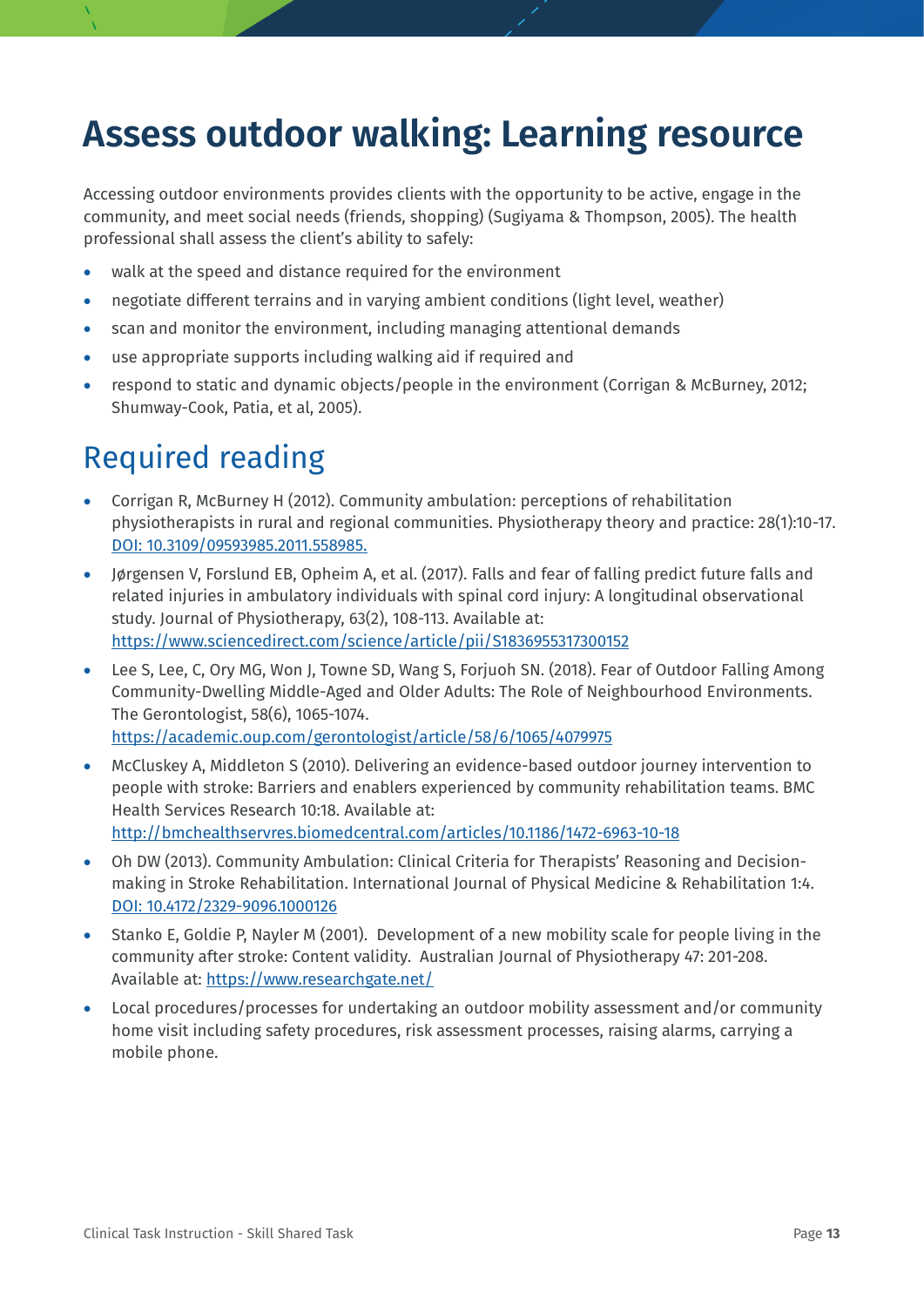## Optional reading

- Barclay RE, Stevension TJ, Poluha W, Ripat J, Nett C, Strikesavan CS (2015). Interventions for improving community ambulation in individuals with stroke (review). Cochrane Library: Cochrane database of systematic review. Available at: <http://onlinelibrary.wiley.com/doi/10.1002/14651858.CD010200.pub2/pdf>
- Corrigan R1, McBurney H. (2008). Community ambulation: environmental impacts and assessment inadequacies. Disability and Rehabilitation 30(19). [Doi.org/10.1080/09638280701654542](file://CBH-CL1_SC_DATA11/DATA11/Allied_Health/TJ/WIP/%EF%85%8Chttps:/doi.org/10.1080/09638280701654542)
- Curl A, Ward Thompson C, Aspinall P, Ormerod M (2016). Developing an audit checklist to assess outdoor falls risk. Urban design and planning 169(3): 138-153. Available at: <http://dx.doi.org/10.1680/udap.14.00056>
- McCluskey A, Ada L, Kelly PJ, Middleton S, Goodall S, Grimshaw JM, Logan P, Longworth M, Karageorge A (2015). Compliance with Australian stroke guideline recommendations for outdoor mobility and transport training by post-inpatient rehabilitation services: an observational cohort study. BMC Health Services Research 15:296. [DOI: 10.1186/s12913-015-0952-7](https://bmchealthservres.biomedcentral.com/articles/10.1186/s12913-015-0952-7)
- Storey AST, Myrah AM, Bauck RA, Brinkman DM, Friess SN, Webber SC (2013). Indoor and outdoor mobility following total knee arthroplasty. Physiotherapy Canada 65(3):279-288. Available at: <https://www.ncbi.nlm.nih.gov/pmc/articles/PMC3740994/>

## Outdoor walking history

### Functional walking assessment observations and interpretations

Note: a mobility history will have been undertaken as part of CTI S-MT01, including any changes to walking, use of walking aids, weight bearing status, etc. If this is information is unavailable or missing information, complete a mobility history using the Learning resource in CTI S-MT01 prior to commencing the outdoor walking history.

- 1. Does the client currently use a walking aid for outdoor walking?
	- if no, proceed to Q 2.
	- if yes, what type of walking aid? Confirm the walking aid is appropriate for the planned environments and in the scope of the health professional performing the outdoor walking assessment. If no, check the Limitations section.
- 2. Does the client require a carer to assist with outdoor walking?
	- if no, proceed to Q 3.
	- if yes, what type of assistance does the carer provide including physical assistance, cueing, manual guidance, instruction? Check the Limitations section of this CTI.
- 3. Has the client been assessed as independent and safe to mobilise with or without an aid in their usual (indoor) care or residential environment?
	- if no, implement CTI S-MT01: Assess functional walking.
	- if yes, proceed to Q 4.
- 4. Is the client planning on resuming activities outdoors? Outdoors refers to locations and settings away from the client's usual residential or care setting (ward) and may include different surfaces (grass, cement, ramps) and environments (shopping centres, friend's home) that are likely to increase the complexity of walking.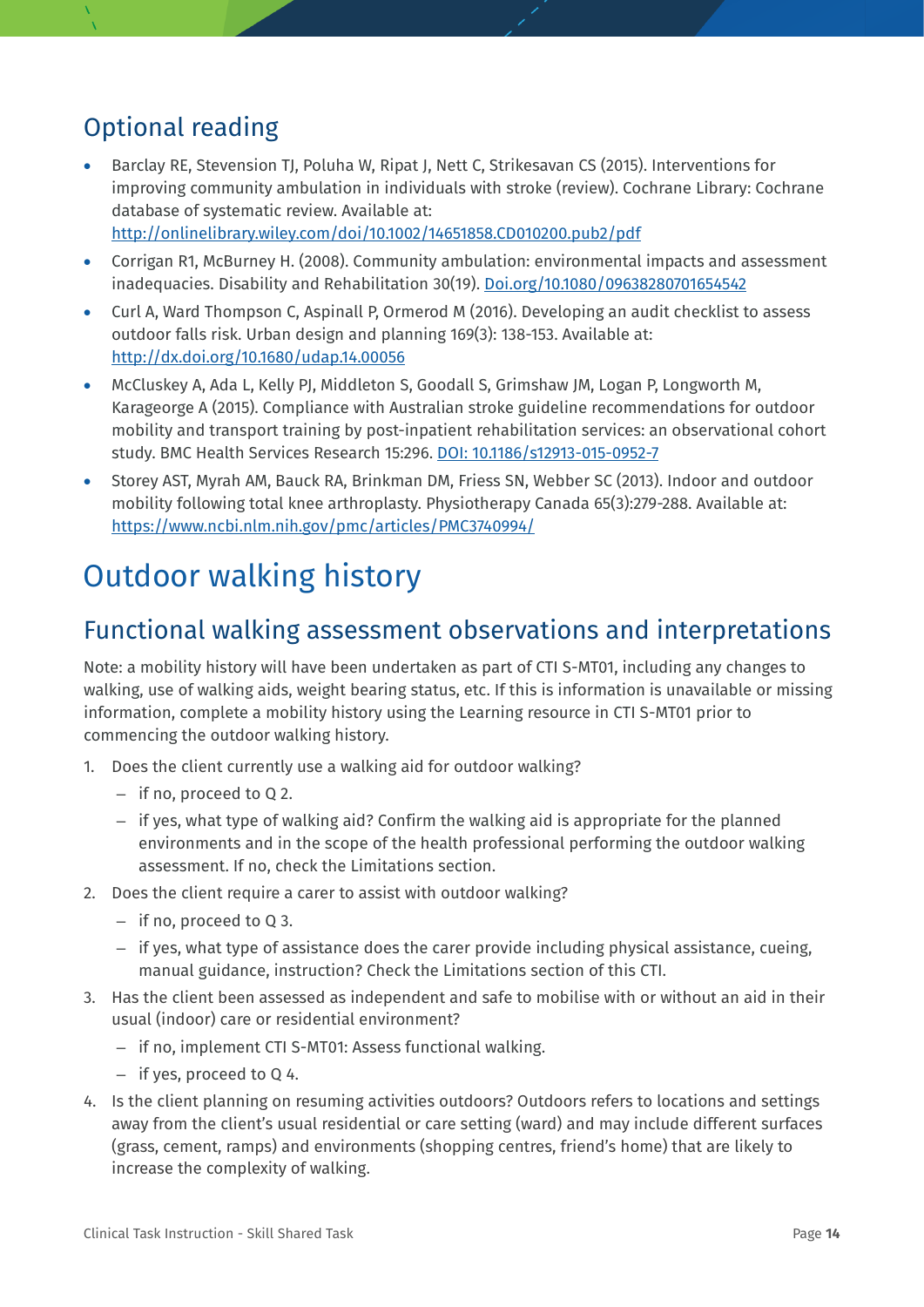- if no, consider the rationale for the assessment, that is, to encourage outdoor activities or support rehabilitation goal setting. Determine the purpose of the assessment before proceeding.
- if yes, proceed to Q 5.
- 5. What activities is the client considering resuming?
	- use Table 1: A guide to determining a client's outdoor activities, to assist in developing a list of activities that the client will be required/seeks to perform.
- 6. Does the client have any concerns with performing outdoor walking?
	- if yes, ask the client to describe the concerns?
		- $\circ$  If the client requires frequent rests or is only be able to walk short distances on the flat due to pain, shortness of breath or fatigue, consider timing the task to coincide with any medication regimens, conducting the task over multiple sessions or in simulated environment with seating available to rest before accessing community environments. As part of care planning and determining the need for the task, discuss with the client symptom management and/or alternative outdoor walking options to meet the client's goals e.g. walking aid prescription, wheelchair prescription, community access/transport. Confirm the outdoor walking goal/s and if indicated refer to a health professional with expertise in walking aids, wheelchair prescription, community access/transport options to assist the client to access the community.
		- o if the client reports falls or fear of falls, check the Limitations section.
	- if no, ask the client to describe how they perform the task, including how they respond to any identified risks. If the client is unable to identify any risks or concerns, prompts can be used from Table 2: A guide to developing an observational checklist for outdoor walking assessment to assist in identifying potential hazards.

An outdoor walking assessment considers the client's walking goals (as per their outdoor walking history) and assesses their walking capability in the required environment.

| Outdoor walking activities - history taking                                                                             | <b>Considerations</b>                                                                                                                                                                 |
|-------------------------------------------------------------------------------------------------------------------------|---------------------------------------------------------------------------------------------------------------------------------------------------------------------------------------|
| What types of activities is the client<br>required to perform outside the client's<br>immediate usual care environment? | Consider activities and access to front/back door, letter<br>box, clothesline, driveway and/or garage, garden/lawn.<br>Include gates/footpaths/stairs/verandas/landings/rails<br>etc. |
| What activities will the client be accessing<br>to meet health and social care needs?                                   | Shopping centres - including groceries, bill paying.<br>Medical services - healthcare centres/clinics.                                                                                |
| Does the client have occupational needs?                                                                                | Type of work/volunteering environment and location.<br>What are the considerations within the workplace e.g.<br>lifts, work tools, farm machinery, sheds, yards.                      |
| What social activities will the client be<br>attending?                                                                 | Family/friend homes e.g. two-story house, boat, caravan.<br>Clubs and events e.g. bingo, bowls, horse racing, TAB.                                                                    |
| What are the client's<br>hobbies/interests/leisure activities?                                                          | Gardening, walking group, Men's shed, church.                                                                                                                                         |
| How will these environments be accessed?                                                                                | Car, Public transport- Bus/train/ferry.<br>Other.                                                                                                                                     |

|  |  |  |  | Table 1: A guide to determining a client's outdoor activities |  |  |  |
|--|--|--|--|---------------------------------------------------------------|--|--|--|
|--|--|--|--|---------------------------------------------------------------|--|--|--|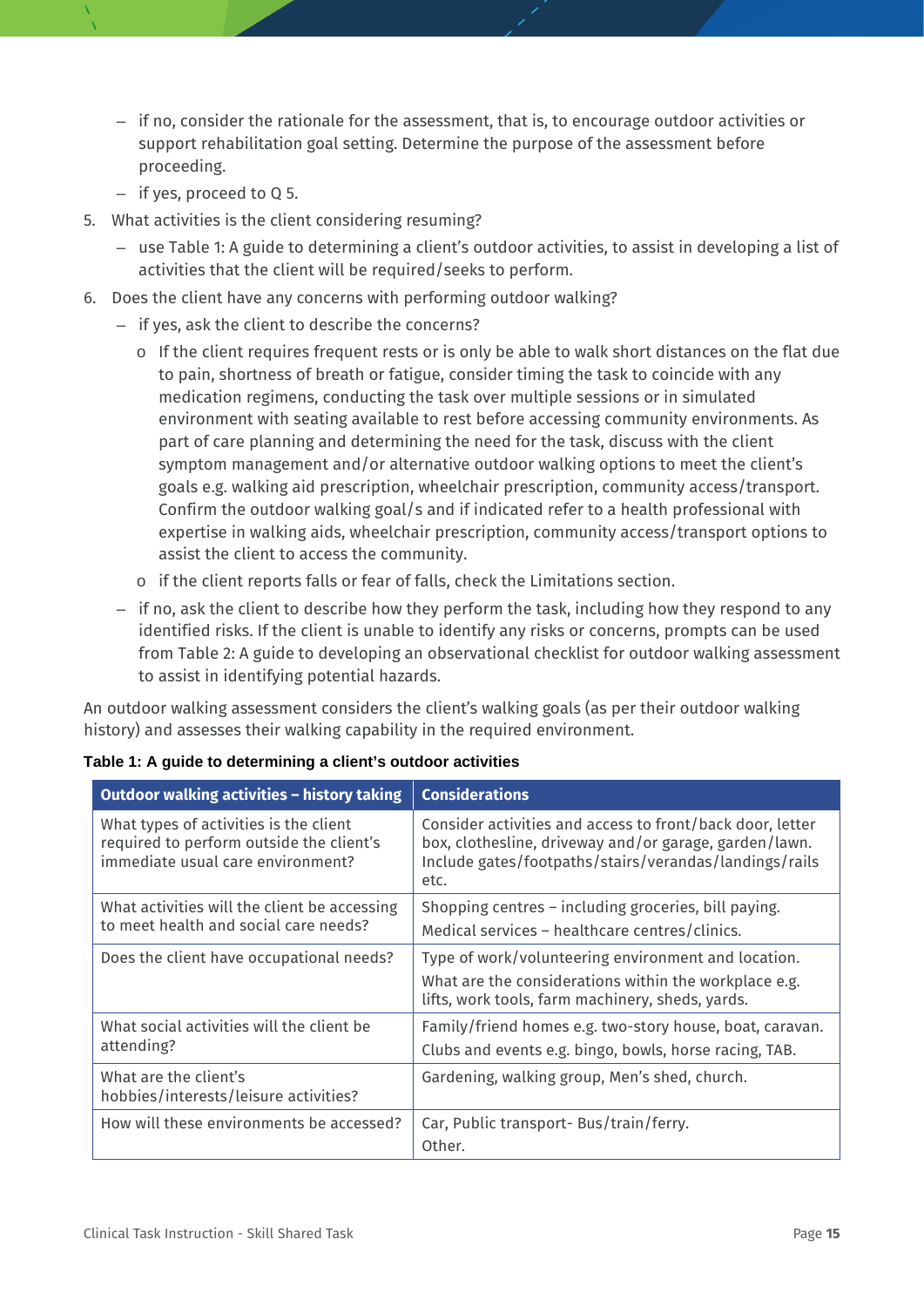- For each outdoor walking activity consider the walking requirements including the:
	- walking speed and distance
	- types of terrain
	- ambient conditions (light level, weather conditions)
	- monitoring and attentional demands
	- static and dynamic objects/people and
	- hazards that the client needs to mitigate for.

Table 2 can be used as a guide to assist this process.

|  | Table 2: A guide to developing an observational checklist for outdoor walking assessment. |  |
|--|-------------------------------------------------------------------------------------------|--|
|  |                                                                                           |  |

| <b>Risk / challenge</b>                               | <b>Features</b>                                                                                                                                                 | <b>Hazards</b>                                                                                                                                                                                                          |
|-------------------------------------------------------|-----------------------------------------------------------------------------------------------------------------------------------------------------------------|-------------------------------------------------------------------------------------------------------------------------------------------------------------------------------------------------------------------------|
| Floor coverings                                       | Pavers, stones, footpaths, lino,<br>carpet, tiles, rugs/mats, etc.                                                                                              | Loose<br>Slippery (including when wet)<br>Worn/loose areas or edges curled<br>Changes in patterns/textures<br>Changes in level                                                                                          |
| <b>Stairs</b>                                         | Number of steps<br>Height and depth<br>Rail presence - one or both sides<br>Construction e.g. concrete,<br>timber, carpeted, etc.<br>Floor covering - see above | Location e.g. front/back door to enter<br>venues<br>Tapered/Consistency of steps etc.<br>Lighting - particularly at night<br>Contrast - shadows, colouring, tread edges<br>Maintenance - are stair/rail in good repair? |
| Footpaths/<br>Gutters/Kerbs                           | Concrete, pavers, gravel,<br>bitumen, grassed, cobbled<br>stones, mud, etc.                                                                                     | Loose<br>Slippery (including when wet)<br>Worn/loose areas or edges curled<br>Changes in patterns/textures<br>Changes in level                                                                                          |
| Ramps/Slopes                                          | Gradient<br>Rail presence - one or both sides<br>Floor covering - see above                                                                                     | Different surfaces e.g. grassed, driveways,<br>floor covering (see above)                                                                                                                                               |
| Entry ways                                            | Gates<br>Front/back doors                                                                                                                                       | Traffic - other pedestrians, cars<br>Door features - stiff, heavy, automatic,                                                                                                                                           |
| <b>Negotiating obstacles</b><br>(static obstructions) | Trees, lamp posts/electricity<br>poles, rubbish bins, parked<br>vehicles, furniture,<br>cables/cords/hoses, etc.                                                | Branches, signs or other obstacles at head<br>height<br>Trip hazards                                                                                                                                                    |
| <b>Negotiating obstacles</b><br>(dynamic)             | Will the client be required to<br>negotiate around moving objects<br>e.g. pets, pedestrians/other<br>shoppers, cars, etc.                                       | External cues and timing requirements                                                                                                                                                                                   |
| Temporary<br>obstructions                             | Leaves, puddles, rubbish bins,<br>litter, etc.                                                                                                                  | Ability to identify and adapt                                                                                                                                                                                           |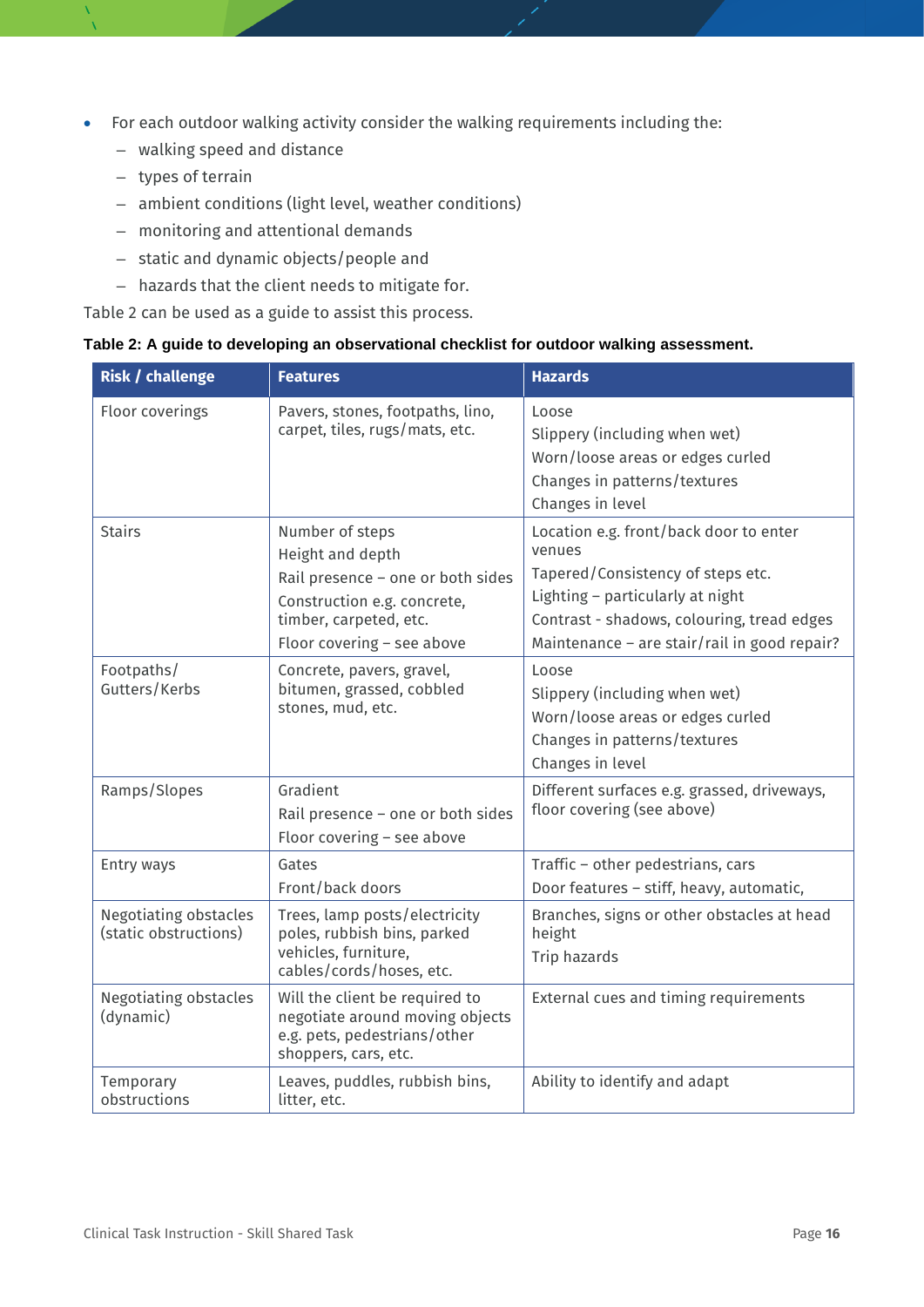| <b>Risk / challenge</b>      | <b>Features</b>                                                                                                                                                                   | <b>Hazards</b>                                                                                                         |
|------------------------------|-----------------------------------------------------------------------------------------------------------------------------------------------------------------------------------|------------------------------------------------------------------------------------------------------------------------|
| Dual tasking                 | Is the client required to walk and<br>carry/concentrate on another<br>task e.g. taking out rubbish,<br>hanging laundry, pushing a<br>shopping trolley/carrying<br>groceries, etc. | Changes to walking pattern due to<br>increased concentration demands including<br>a change in speed or loss of balance |
| External timing<br>variables | Obstacles that are timed e.g.<br>escalators, elevators, automatic<br>doors, pedestrian crossings at<br>lights.                                                                    | Ability to identify and adapt                                                                                          |

## Guide to outdoor walking observation

- The outdoor walking assessment evaluates the client's response to the changing, generally less familiar and predictable outdoor environment.
- Importantly, the assessment focuses on the ability to:
	- scan and prepare for challenges and risks in the environment, and
	- respond to changes that occur as part of the environment, both expected and unexpected.
- Having observed the client walking in their usual residential or care setting, the health professional will generally observe for changes to the client's walking in the outdoor environment including:
	- walking pattern and kinematics e.g. changes to step length, arm swing, posture, walking speed, fluency of movement. Refer to Learning resource Table 1 SMT01: Assess functional walking.
	- safety and risks e.g. number of trips/stumbles/loss of balance episodes, level of assistance required/sought. Refer to Learning resource Table 2 SMT01: Assess functional walking.
	- compensatory strategies e.g. steadying on posts, fences or benches.
	- limitation to performance e.g. the number of rests required and reason such as fatigue, shortness of breath, pain, muscle weakness/tightness, fear.
	- level of support required e.g. cues, prompts, manual guidance or assistance.
- As part of planning an outdoor walking observation, it is useful to develop an observation checklist considering the activities required, the environmental features and demands using Tables 1 and 2. An example template is provided below as a guide. The assessment process may include the use of the client's actual outdoor environment or a simulation of this setting. For example, if a client can mobilise down a busy hospital corridor, this can demonstrate the ability to negotiate people traffic; walking through an automatic door can assess the ability to respond to external timing; walking across a sloped lawn, over a gutter and along the footpath can demonstrate the ability to negotiate different terrains. Evidence also indicates that for certain client populations, standardised testing are moderately correlated with outdoor walking performance e.g. Storey et al 2013 (see optional reading resources).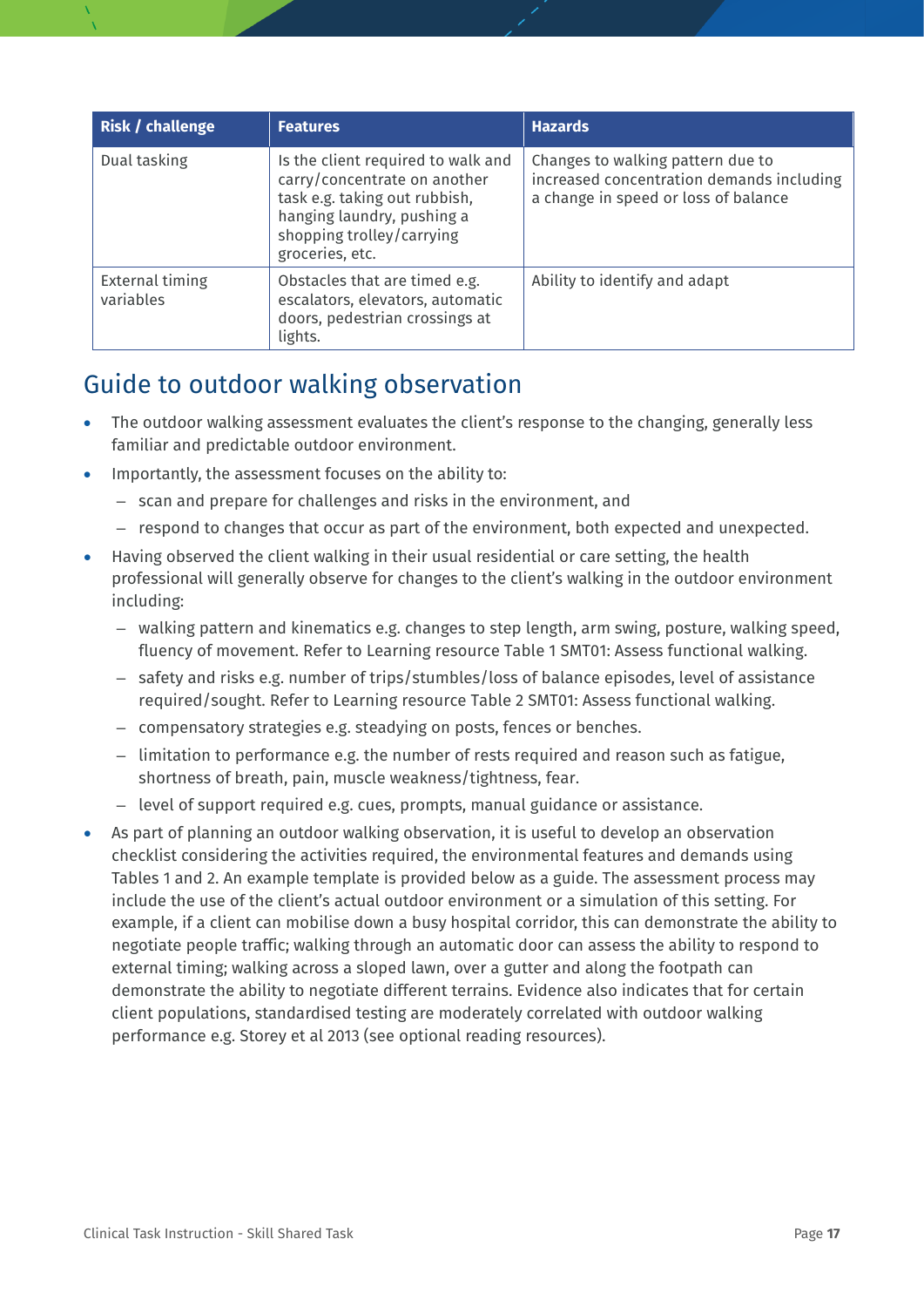| Table 3: Example template: Outdoor walking assessment plan |  |  |
|------------------------------------------------------------|--|--|
|------------------------------------------------------------|--|--|

| <b>Activity</b>                                                           | <b>Environmental features and</b><br>demands                                                                                                                                                                                                               | <b>Observations</b>                                                                                                                                                                                                                                                                                                                                                                                                                                                                                                                                                                                                                                                                                                                                                                                   |
|---------------------------------------------------------------------------|------------------------------------------------------------------------------------------------------------------------------------------------------------------------------------------------------------------------------------------------------------|-------------------------------------------------------------------------------------------------------------------------------------------------------------------------------------------------------------------------------------------------------------------------------------------------------------------------------------------------------------------------------------------------------------------------------------------------------------------------------------------------------------------------------------------------------------------------------------------------------------------------------------------------------------------------------------------------------------------------------------------------------------------------------------------------------|
| State the purpose,<br>parameters and<br>location.                         | Describe the features and demands<br>required for observation. Refer to<br>Table 2.                                                                                                                                                                        | Describe the client's performance during<br>the task or similar activity. Refer to<br>Guide to outdoor walking observation.                                                                                                                                                                                                                                                                                                                                                                                                                                                                                                                                                                                                                                                                           |
| <b>Examples</b>                                                           |                                                                                                                                                                                                                                                            |                                                                                                                                                                                                                                                                                                                                                                                                                                                                                                                                                                                                                                                                                                                                                                                                       |
| Walking to local<br>community centre.                                     | 500m to community centre. Planned<br>route concrete footpath, some<br>uneven surfaces/cracked areas due<br>to tree roots. Crosses one quiet<br>street.<br>Ramp at community centre.                                                                        | Client observed walking independently<br>- on concrete footpath outside hospital<br>grounds. Small trip from tree branch,<br>client independently regained balance.<br>States saw the root but misjudged.<br>- up/down gutter and ramp. Nil issues.<br>- crossing road outside hospital. Waited<br>for one car and timed appropriate.<br>Recommendation: client requires<br>supervision for outdoor walking.<br>Functional retraining for scanning<br>activities with walking including                                                                                                                                                                                                                                                                                                               |
| Feed the chooks and<br>collect eggs.                                      | Walk to chook shed using walking<br>stick, flat grassed area. Feeder is<br>refilled by son. Client wishes to feed<br>scraps and check for eggs. Chook<br>house is elevated and has door at<br>back, waist height to check for eggs.                        | stepping activities that adjust<br>step/swing height for hazards.<br>Client observed walking with walking<br>stick from back of house to chook pen<br>carrying scrap bucket. Bucket awkward<br>as handle broken, client required 2<br>pauses to re-adjust hold. Able to open<br>gate with good standing balance,<br>walking stick on wrist band. Nil issues<br>with standing balance whilst holding<br>bucket and throwing scraps. Walked to<br>back of chook pen to collect eggs. Client<br>required to perform full reach into<br>chook house to reach eggs. Mild<br>unsteadiness observed when returning<br>to standing, nil loss of balance.<br>Recommendation: discussed with client<br>replacement of bucket/handle for ease<br>of carrying. Functional retraining for<br>reaching in standing. |
| Hanging out washing<br>on outdoor<br>clothesline in the<br>client's home. | Mobilise to clothesline from<br>laundry.<br>Small hob to exit doorway from<br>laundry. Grassed sloped area (small<br>gradient). Push washing basket in<br>washing trolley. Reach clothesline<br>to hang/collect clothes. Walk along<br>static clothesline. | Client able to step over 10cm block on<br>floor.<br>Client observed walking up/down a<br>sloped grass area in hospital grounds<br>whilst pushing a box in a trolley. Nil<br>issues noted.<br>Client observed reaching up/down<br>placing cones along a shelf in the gym<br>area.<br>Recommendation: client to be reviewed<br>in home environment as part of home<br>visit for home modifications.                                                                                                                                                                                                                                                                                                                                                                                                     |